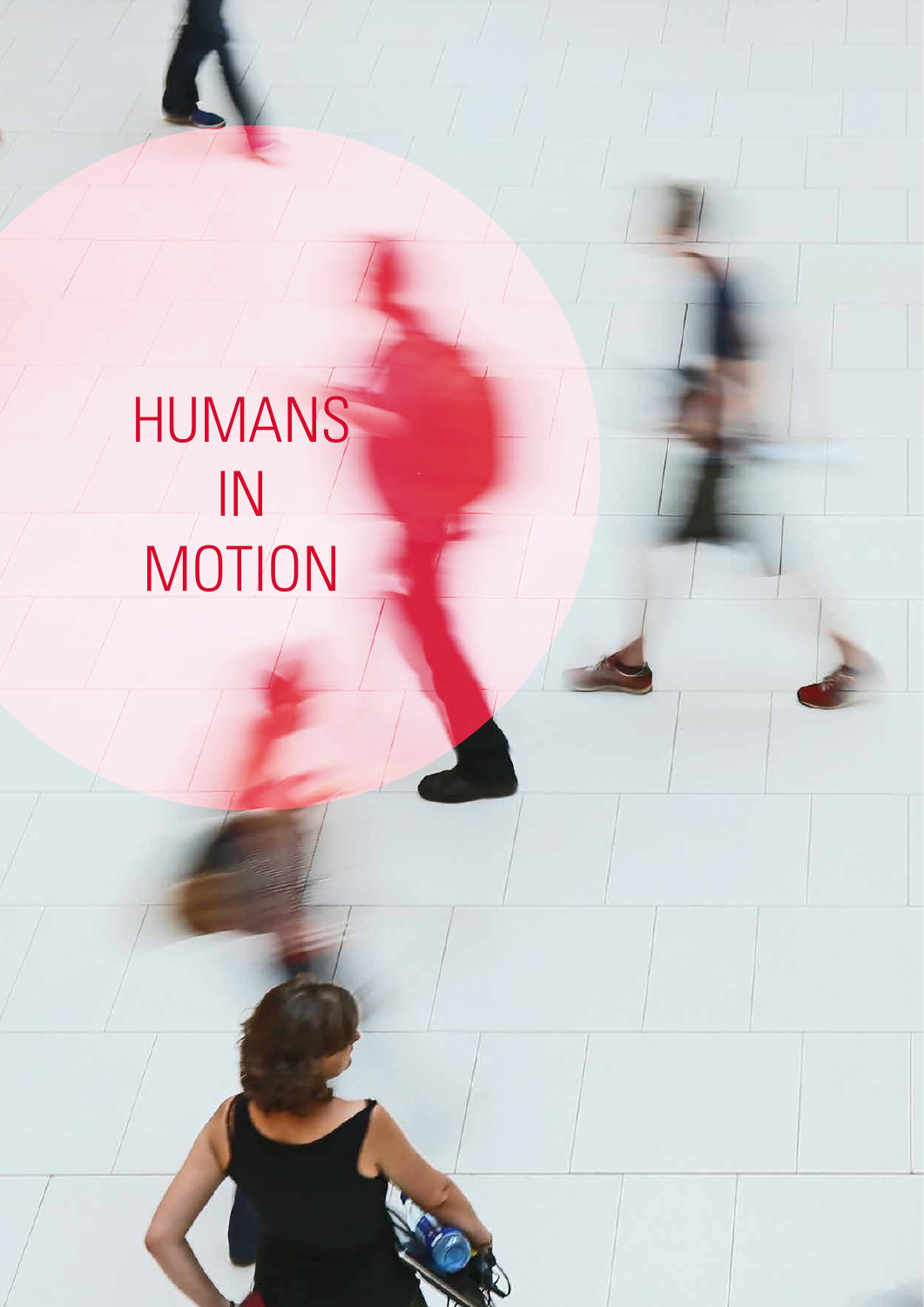# Kids' stuff?

## ADHD can affect adults too

*By Jan Schwenkenbecher*

ADHD is a childhood disorder? That's not quite true. It persists into adulthood in about half of all those affected. The right dose of the right medication helps, but this is not always easy to gauge. Psychiatrist Oliver Grimm wants to help in the search.

T he cocaine helped. It didn't make him fidgety or hyper like it did so many other people. The right amount calmed him down, he could concentrate better, and didn't constantly forget to send the invoice each time he'd finished a paint job on a building site. It was self-medication – no doctor prescribes cocaine – but it helped. At least for a while. "But in the long run things went awry," says Oliver Grimm, who met the man, a professional painter, in the outpatient department at the Department of Psychiatry, Psychosomatics and Psychotherapy of University Hospital Frankfurt. "At some point, he lost his driving licence."

Grimm is a consultant psychiatrist and head of the outpatient department. Alongside his everyday work with the patients who present there, he also conducts research. One of his main interests is attention deficit hyperactivity disorder, in short: ADHD. And it was from ADHD that the painter Grimm met at the outpatient department was suffering.

#### **Cause of ADHD still unknown**

Dettmar Photo: Uwe DettmarJwe Photo: L

Hold on a moment. Isn't ADHD a childhood disorder? After all, the first reported "case" is a fictional little boy called Fidgety Philip in "Struwwelpeter", the colourfully illustrated book written by Frankfurt physician and psychiatrist Heinrich Hoffmann in 1844. Isn't ADHD that disorder where children are given Ritalin so they can concentrate in school and take part in lessons, but which they then grow out of in their teens?

Yes and no. It's correct that the disorder frequently occurs in childhood and adolescence, affecting about five percent of all youngsters in this age group. The symptoms are inattentiveness, impulsivity and extreme restlessness. Current research suggests that ADHD is caused by a delay in the brain's maturation process due to premature birth or birth complications – the outcome of this debate is, however, still open. Nevertheless, saying that ADHD is solely a children's disorder is wrong because adults are also affected. Although the disorder always starts in childhood, symptoms persist into adulthood to a greater or lesser degree in about half of those affected.

#### **Adult ADHD in stress situations**

"Many psychiatrists and psychotherapists are also unaware of this," says Oliver Grimm. That's why the outpatient department headed by Grimm offers a special clinic for ADHD in adulthood. "The focus is on diagnosis and not so much on treatment," he says. Visitors to the outpatient department are examined, and then the doctors discuss with them whether they might have ADHD. If that is the case, they

Inner restlessness: even when they seem to have overcome the ADHD of their childhood, many adults still suffer from it. When things become particularly challenging – career, family, mortgage – those affected soon start to flounder.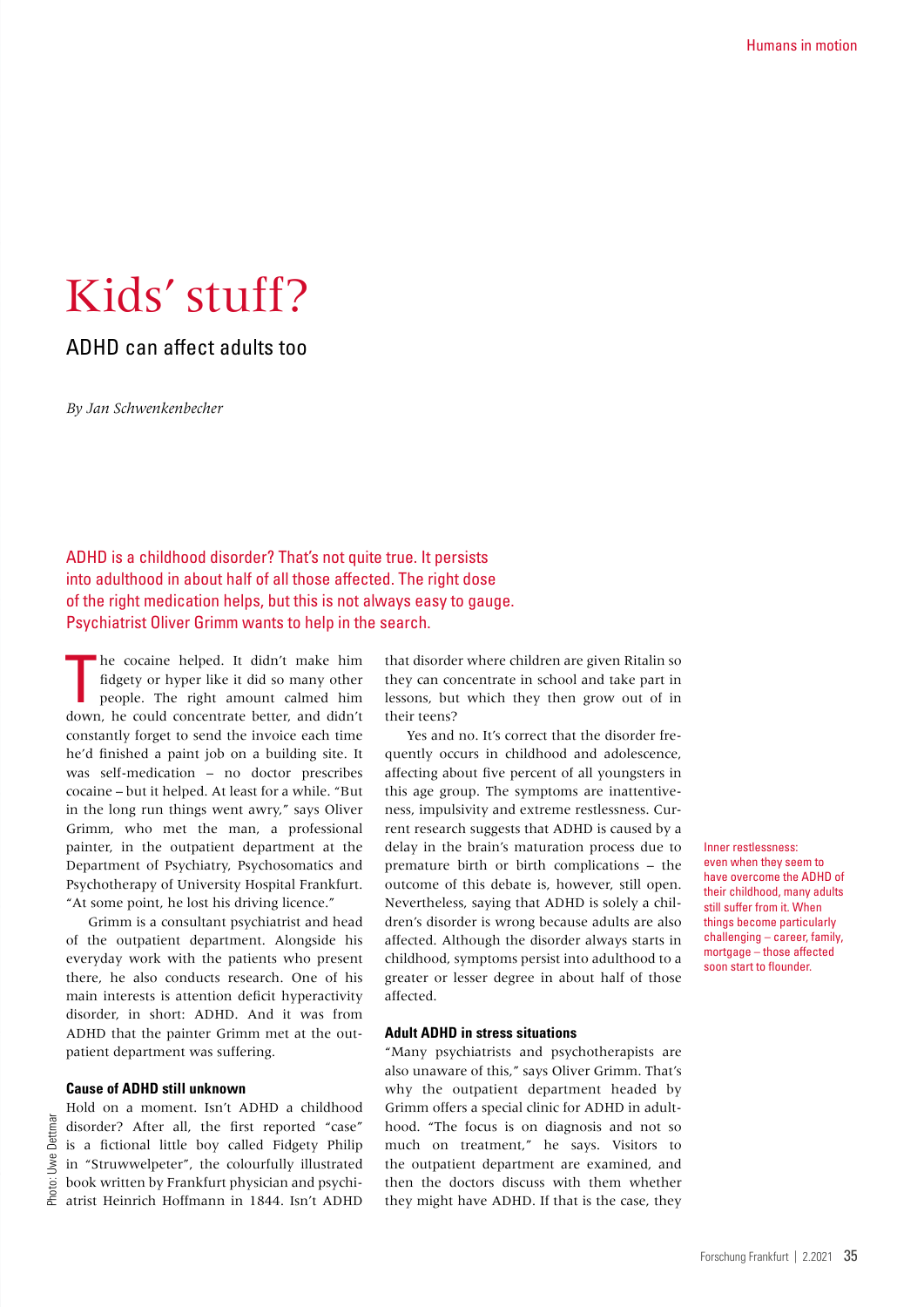recommend doctors who can treat them.

"People of all ages come to us. Some have just turned 18, others are already 60 or older," Grimm says. "But most are between their late 20s and late 30s." ADHD surfaces above all when there is particular pressure from outside. And it's precisely at this age that lots of things come together: starting a career, buying a house, getting married, perhaps children come along. "People often come to us who were once diagnosed with ADHD as a child, but then didn't have any problems with it for a long time. They got through it on their own, and then, in their mid-30s, they come to our outpatient department because they're floundering," says Grimm.

#### **No magic pill**

Various symptoms: in addition to inattentiveness, hyperactivity and impulsivity, adult ADHD sufferers often experience several secondary symptoms, including depressive moods with feelings of inferiority and hopelessness.

> However, according to Grimm, the idea behind the special clinic is to look again for ADHD specifically in young adulthood. "Even at the age of 60, ADHD can still compromise a person's life and cause problems. But by then, lots of things have already been decided. At 18, 19, 20, the

right diagnosis can still make a real difference for the rest of a person's life."

For many visitors to the clinic, that's the most important thing: the right diagnosis. Some want a magic pill that will make life easier again. Others simply want an explanation as to why they find some things so difficult. Others, in turn, would even rather hear that they don't have ADHD – for example because they were once diagnosed as a child, but no longer have any trouble with it and want to join the police. "Clarifying that – whether it's a case of immense psychological stress or whether they just want an 'explanation' – is a very important task for us when we talk to them for the first time," says Grimm.

And those looking for a magic pill? In general, Grimm has to disappoint them. Medication can indeed have a tremendous effect in some cases. It is, however, mostly rather the case that, although it indeed helps, it does not solve all the patient's problems. And sometimes doctors have to try different drugs in different strengths until they find a remedy. The research that Oliver Grimm and his team are conducting targets pre-



### ABOUT OLIVER GRIMM

**Oliver Grimm**, born in 1975, is a consultant psychiatrist and psychotherapist. In the course of his academic career, he worked in Mannheim, Berlin and Zurich before joining the Department of Psychiatry, Psychosomatics and Psychotherapy at University Hospital Frankfurt as senior physician in 2016. He has been responsible for the hospital's outpatient department since 2019. Alongside his work there, Grimm also conducts research into ADHD and heads the research group "Adult ADHD and Reward System Pathologies." His research results have been published in numerous scientific journals. Alongside his work on ADHD, schizophrenia is another of his research interests.

**[oliver.grimm@kgu.de](mailto:oliver.grimm@kgu.de)**

Photos: Aninka BongersSutherland/Shutterstock (blister), Alex Green/Pexels (person)

BongersSutherland/Shutterstock (bl

nka Ę

Green/Pe

Alex ister).

 $\frac{1}{\sqrt{2}}$ 

**HATTIS MAN**